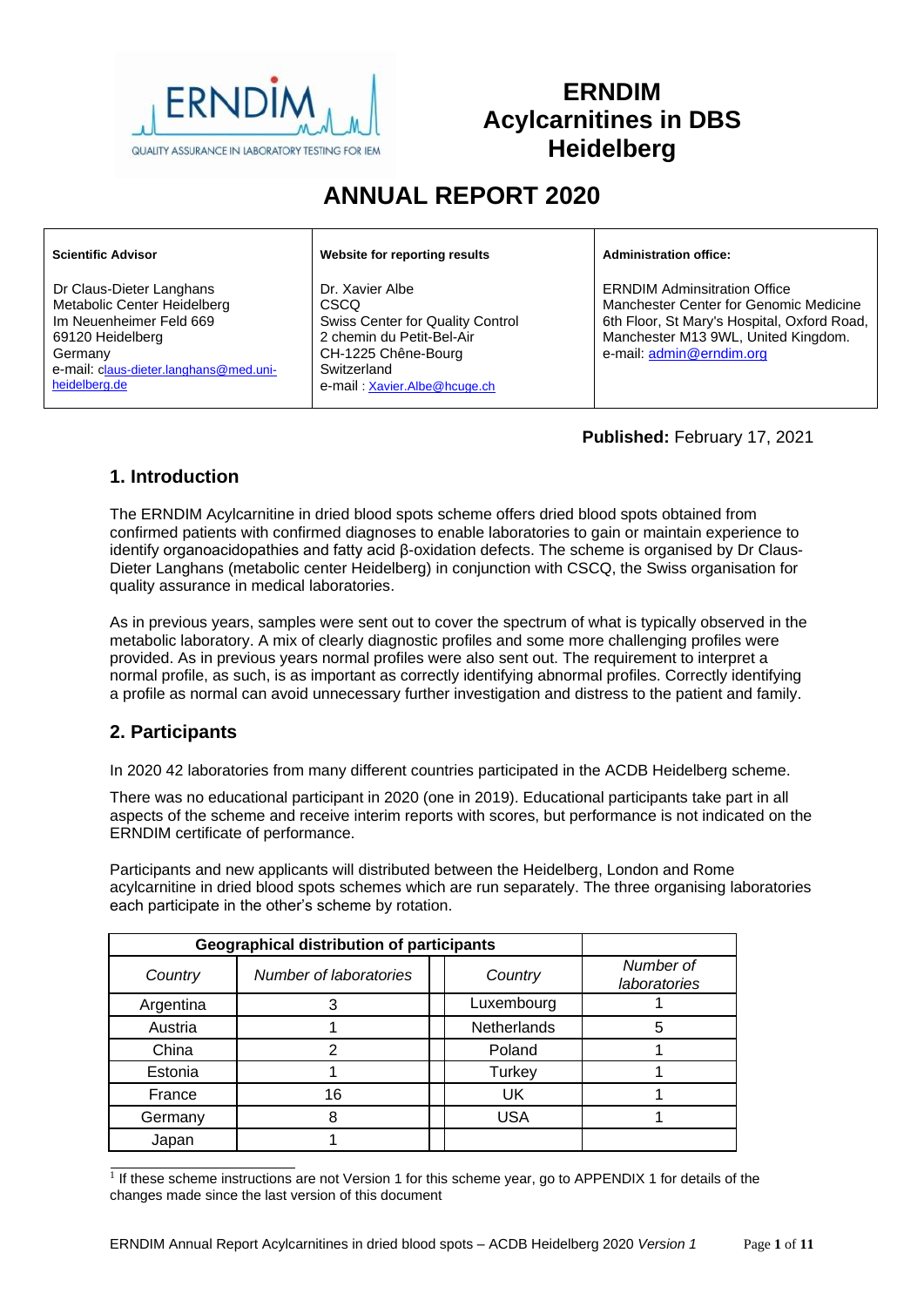# **3. Design of the scheme and logistics**

As usual, the samples used in 2020 were authentic human blood spot samples, 5 from affected patients and one from a healthy individual.

All samples selected by the Scientific Advisor are prepared from 30-50µl of lithium heparin anticoagulated whole blood on Whatman (Schleicher & Schuell) 903™ paper. All samples are obtained following local ethical and consent guidelines.

In 2020 CSCQ dispatched the ACDB EQA samples to the scheme participants and provides a website for on-line submission of results and access to scheme reports. Existing QLOU, ACDB, DPT and Urine MPS scheme participants can log on to the CSCQ results submission website at: <https://cscq.hcuge.ch/cscq/ERNDIM/Initial/Initial.php>

Labelled copies of scan/chromatograms can be uploaded on the CSCQ website.

## **4. Schedule of the scheme**

Time schedule in the 2020 ERNDIM ACDB Heidelberg scheme.

|                                                     | 1 <sup>st</sup> Submission Round | 2 <sup>nd</sup> Submission Round |  |
|-----------------------------------------------------|----------------------------------|----------------------------------|--|
|                                                     | ACDB-DH-2020-A                   | ACDB-DH-2020-D                   |  |
| Sample ID's:                                        | ACDB-DH-2020-B                   | ACDB-DH-2020-E                   |  |
|                                                     | ACDB-DH-2020-C                   | ACDB-DH-2020-F                   |  |
| <b>Shipment of samples</b>                          | February 12th, 2020              |                                  |  |
| Start of analysis (clinical data<br>available)      | March 9th, 2020                  |                                  |  |
| <b>Reminder for result submission</b>               | March 23th, 2020                 | July 15th, 2020                  |  |
| <b>Results submission deadline:</b>                 | March 30th, 2020                 | July 22nd, 2020                  |  |
| Interim reports available on<br><b>CSCQ website</b> | September 1st, 2020              | September 17th, 2020             |  |

*To be able to continue this scheme we need a steady supply of new patient samples. Several laboratories have donated samples to the ACDB scheme in the past, for which they are gratefully acknowledged. If you have one or more samples available and are willing to donate these to the scheme, please contact us at* [admin@erndim.org.](mailto:admin@erndim.org)

*Laboratories which donate samples that are used in the scheme are eligible for a 20% discount on their participation in the ACDB scheme in the following year.*

Samples included in the 2020 ERNDIM ACDB Heidelberg scheme.

| Survey    | Sample no.     | Diagnosis                                |
|-----------|----------------|------------------------------------------|
|           | ACDB-DH-2020-A | long chain 3-hydroxyacyl-CoA             |
|           |                | dehydrogenase (LCHAD) deficiency         |
| 20-07-ACH | ACDB-DH-2020-B | normal                                   |
|           | ACDB-DH-2020-C | Common sample: long chain 3-             |
|           |                | hydroxyacyl-CoA dehydrogenase (LCHAD)    |
|           |                | deficiency                               |
|           | ACDB-DH-2020-D | 3-methylcrotonyl-CoA carboxylase (3-MCC) |
| 20-09-ACH |                | deficiency                               |
|           | ACDB-DH-2020-E | glutaric aciduria type I                 |
|           | ACDB-DH-2020-F | isovaleric acidaemia                     |

The scheme format was kept identical to those of previous years. Samples were shipped by regular mail. Details regarding stability of samples are provided in the sample package.

Evaluation of results was performed using Excel with the submitted results extracted from the database by the website manager.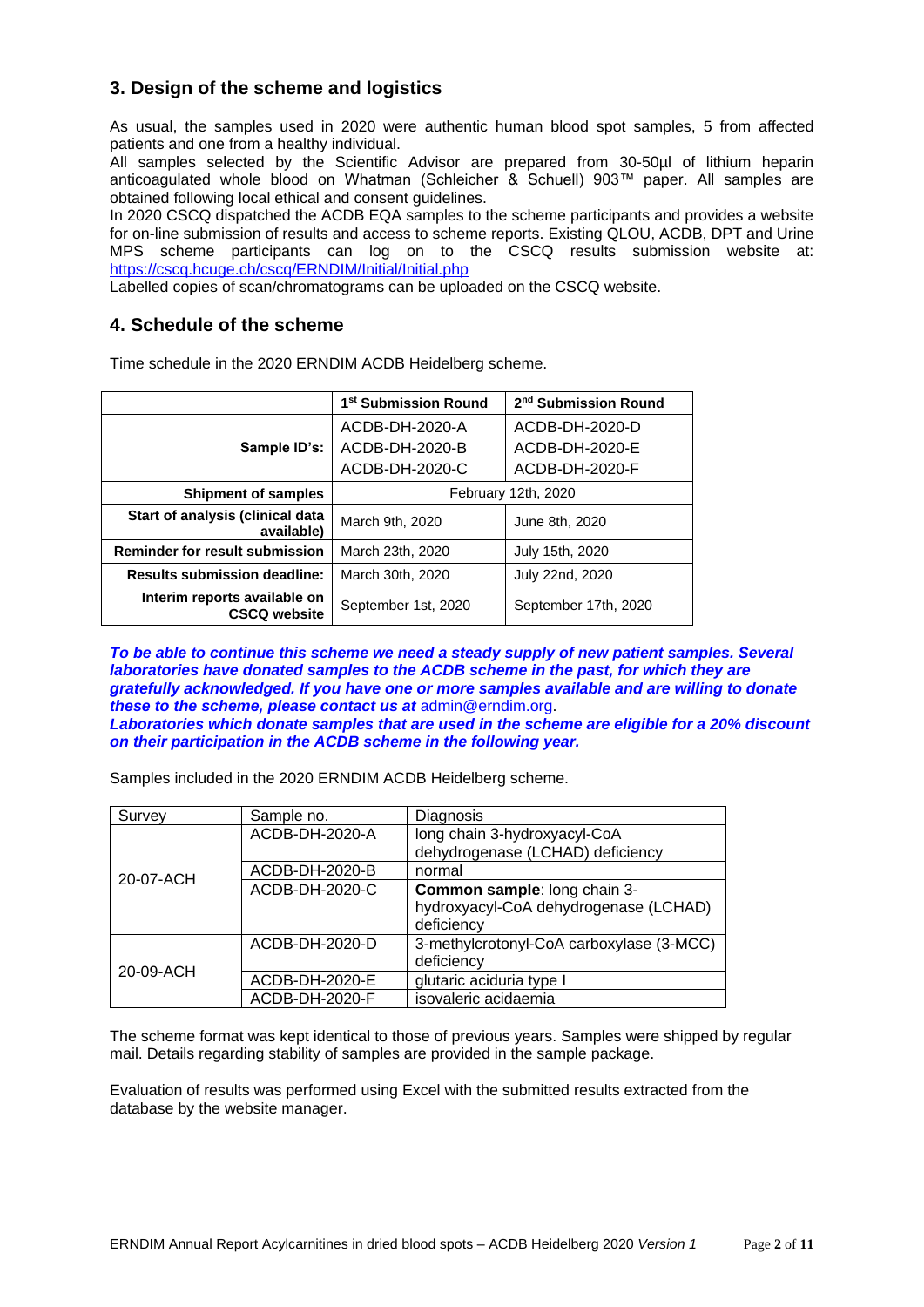# **5. Results**

Returned results in the 2020 ERNDIM ACDB Heidelberg scheme.

| <b>Submissions</b> | <b>Number of laboratories</b> |  |
|--------------------|-------------------------------|--|
|                    |                               |  |
|                    |                               |  |
|                    |                               |  |

## **6. Website reporting**

The website reporting system is compulsory for all centers. Please read carefully the following advice:

- Results
	- Give quantitative data as much as possible.
	- Enter the key metabolites with the evaluation **in the tables** even if you don't give quantitative data.
	- If the profile is normal: enter "Normal profile" in "Key metabolites".
	- **Don't enter results in the "comments" window**, **otherwise your results will not be included in the evaluation program.**
- *Diagnosis*
	- **Don't enter the diagnosis in the "comments" window**, **otherwise your results will not be included in the evaluation program.**
- Recommendations = **advice for further investigation**.
	- Scored together with the interpretative score.
	- Advice for treatment are not scored.
	- **Don't give advice for further investigation in "Comments on diagnosis"**: it will not be included in the evaluation program.

# **7. Scoring of results**

A scoring system was developed in 2012 and approved by the ERNDIM Scientific Advisory Board. Similar to other qualitative (proficiency testing) ERNDIM schemes, the maximum score for a sample is 4 points.

Qualitative results and diagnostic proficiency of the 2020 samples were scored using the criteria given below. These criteria have been set by the Scientific Advisor, approved by the Scientific Advisory Board. The final decision about scoring of the scheme is made in the Scientific Advisory Board (SAB) during the Autumn meeting (November 19th, 2020).

General criteria used to score results

| <b>Item</b>                | <b>Score</b>                                                                                               |   |
|----------------------------|------------------------------------------------------------------------------------------------------------|---|
| Quantitative results       | Correct classification of quantitative results (i.e. normal<br>or increased) according to reference values |   |
|                            | Incorrect classification of quantitative results                                                           |   |
|                            | Correct results according to criteria set for the sample                                                   |   |
| <b>Qualitative results</b> | Incorrect: minimally required results not reported                                                         |   |
|                            | Correct according to criteria set for the sample                                                           | າ |
| Diagnostic<br>proficiency  | Partially correct                                                                                          |   |
|                            | Unsatisfactory or misleading                                                                               |   |
|                            | <b>Maximum total score</b>                                                                                 |   |

Starting with the 2014 schemes the concept of 'critical error' is introduced to the assessment of the qualitative schemes. Labs failing to make a correct diagnosis of a sample considered eligible for this category will be deemed not to have reached a satisfactory performance even if their total points for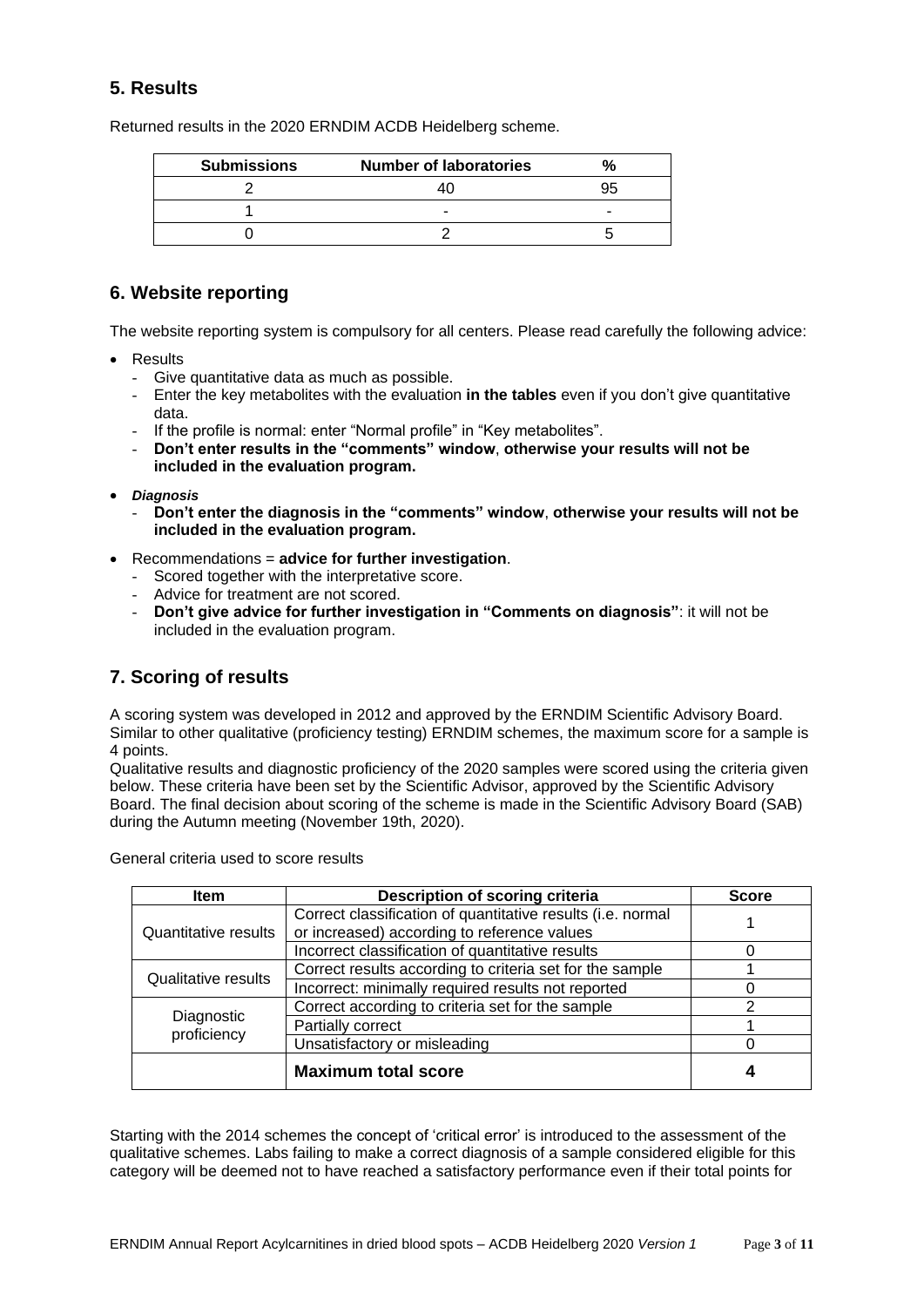the year is sufficient according to the requirement set by the SAB. The classification of samples to be judged for critical error was undertaken at the SAB meeting held on November 19th, 2020.

Samples eligible for critical errors in the 2020 ERNDIM ACDB Heidelberg

| Sample         | <b>Critical errors</b> |
|----------------|------------------------|
| ACDB-DH-2020-A |                        |
| ACDB-DH-2020-C |                        |

Details are given under item 9 'Results of individual samples and evaluation of reporting'.

We are required to define "Participation" for the purpose of the ERNDIM Annual Certificate which covers all ERNDIM schemes. For this acylcarnitine in dried blood spots scheme we have defined "**Participation**" as requiring **two returns during the year**. Failure to meet this requirement will result in the certificate of participation showing 'non-submitter' rather than 'satisfactory' or 'unsatisfactory'.

**Satisfactory performance** is defined as **70% of maximum score** which equates **17/24** points.

If your laboratory is assigned poor performance and you wish to appeal against this classification please email the ERNDIM Administration Office [\(admin@erndim.org\)](mailto:admin@erndim.org), with full details of the reason for your appeal, within one month receiving your Performance Support Letter.

## **8. Proficiency of the 2020 surveys**

ERNDIM provides a single certificate for all its schemes with details of participation and performance.

In 2020, 40 participants submitted 2 reports. From the 40 ordinary (non-educational) participants 38 (91%) achieved satisfactory performance (score ≥ *17*, no critical error). Four participants did not accomplish satisfactory performance, including 2 due to incomplete submission of results (i.e. no report or 1 survey report submitted instead of 2 reports).

Overall proficiencies of the 2020 surveys.

| Sample ID      | Sample type                          | Proficiency (%) |
|----------------|--------------------------------------|-----------------|
| ACDB-DH-2020-A | long chain 3-hydroxyacyl-CoA         | 88              |
|                | dehydrogenase (LCHAD) deficiency     |                 |
| ACDB-DH-2020-B | normal                               | 83              |
| ACDB-DH-2020-C | Common sample: long chain 3-         | 90              |
|                | hydroxyacyl-CoA dehydrogenase        |                 |
|                | (LCHAD) deficiency                   |                 |
| ACDB-DH-2020-D | 3-methylcrotonyl-CoA carboxylase (3- | 93              |
|                | MCC) deficiency                      |                 |
| ACDB-DH-2020-E | glutaric aciduria type I             | 100             |
| ACDB-DH-2020-F | isovaleric acidaemia                 | 100             |

Four Performance Support letters will be sent for the 2020 surveys. None of these participants have also received a performance support letter in 2019 or 2018. Unsatisfactory performance (either due to overall score or due to critical error) within an EQA scheme for at least 2 out of 3 years that the participant has subscribed for will result in a notification letter of unsatisfactory performance to the quality manager or head of department.

For the 2019 scheme six Performance Support letters were sent.

## **9. Results of individual samples and evaluation of reporting**

## **Sample ACDB\_DH\_2020-A:**

| Patient details: | This child was referred to hospital with severe leg pain and dark urine |
|------------------|-------------------------------------------------------------------------|
| Known diagnosis: | long-chain hydroxyacyl-CoA dehydrogenase (LCHAD) deficiency             |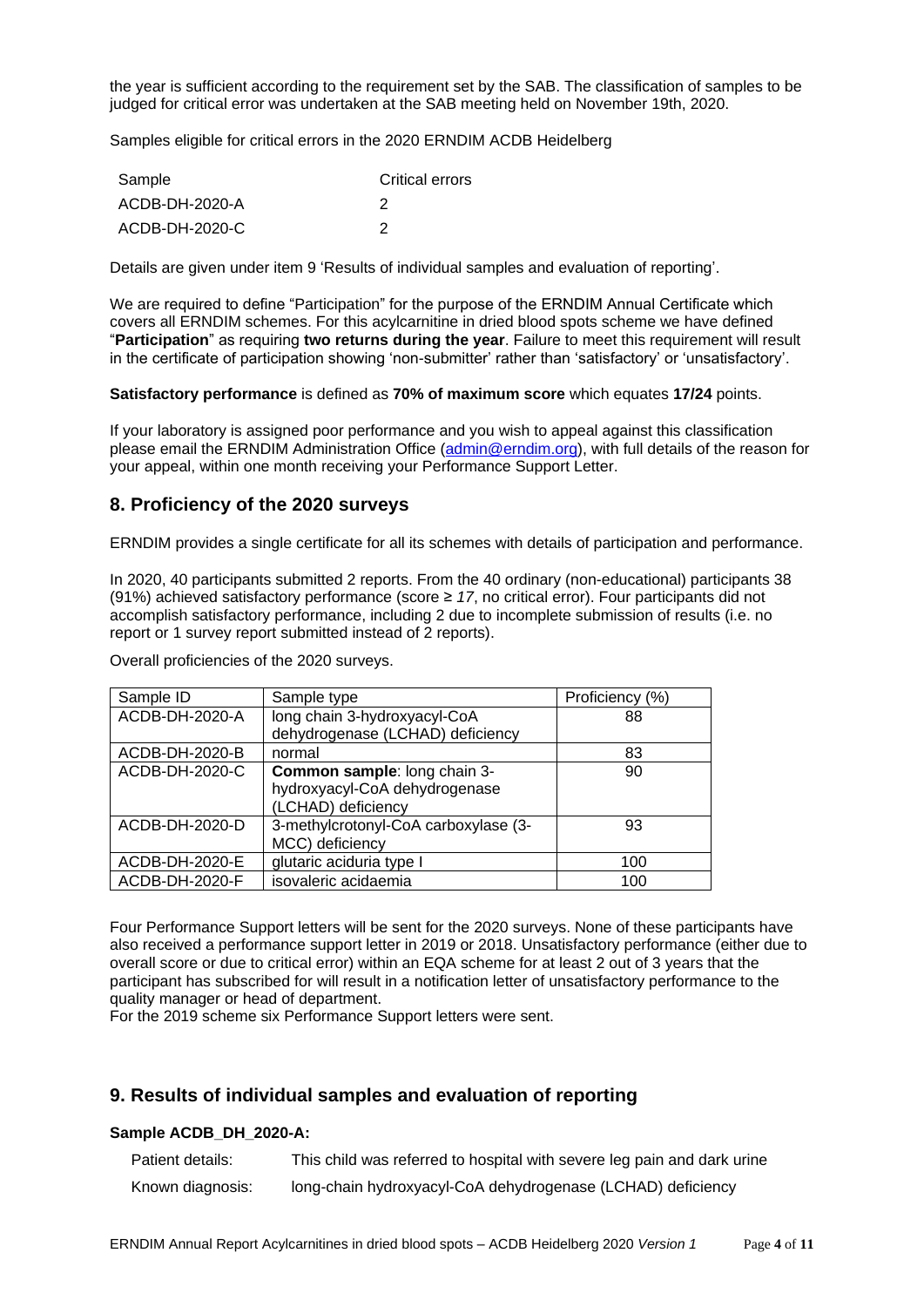Analytical details: This sample showed elevated amounts of hydroxylated long-chain acylcarnitines, mainly C16-OH, C18:1-OH and C18-OH.



Overall 37/40 participants (93%) reported these metabolites.

Interpretation: 34/40 participants (85%) diagnosed long-chain 3-hydroxyacyl-CoA dehydrogenase deficiency (LCHADD) or mitochondrial trifunctional protein (MTP) deficiency.

Two participants (5%) supposed CPT 2 deficiency.

**Critical error:** In the November meeting the ERNDIM SAB considered the failure to detect elevated concentrations of hydroxylated long-chain acylcarnitines as a critical error. This was applied to two laboratories who gave a normal diagnosis.

#### **Sample ACDB\_DH\_2020-B:**

| Patient details:    | 55-year old male presented with leg pain and weakness |
|---------------------|-------------------------------------------------------|
| Known diagnosis:    | normal control sample                                 |
| Analytical details: | This was a normal acylcarnitine profile.              |
| Interpretation:     | 29/40 participants (73%) gave a normal diagnosis.     |

Other participants suggested vitamin B<sup>12</sup> deficiency (4/40), CPT 2 deficiency (1/40), 3-hydroxy-3 methylglutaric aciduria (1/40), methylmalonyl-CoA mutase deficiency (1/40), multiple acyl-CoA dehydrogenase deficiency (1/40), treated MCAD deficiency (1/40), and VLCAD deficiency (1/40). One point was subtracted for any other diagnosis depending on the recommendations for further investigations.

#### **Sample ACDB\_DH\_2020-C:**

Patient details: Patient admitted at the age of 4 months for hypotonia, hypoglycemia, hypocalcemia and myoglobinuria. In treatment.

Known diagnosis: long-chain hydroxyacyl-CoA dehydrogenase (LCHAD) deficiency

Analytical details: This acylcarnitine profile also showed elevated amounts of hydroxylated long-chain acylcarnitines C16-OH, C16:1-OH, C18:1-OH, C18-OH.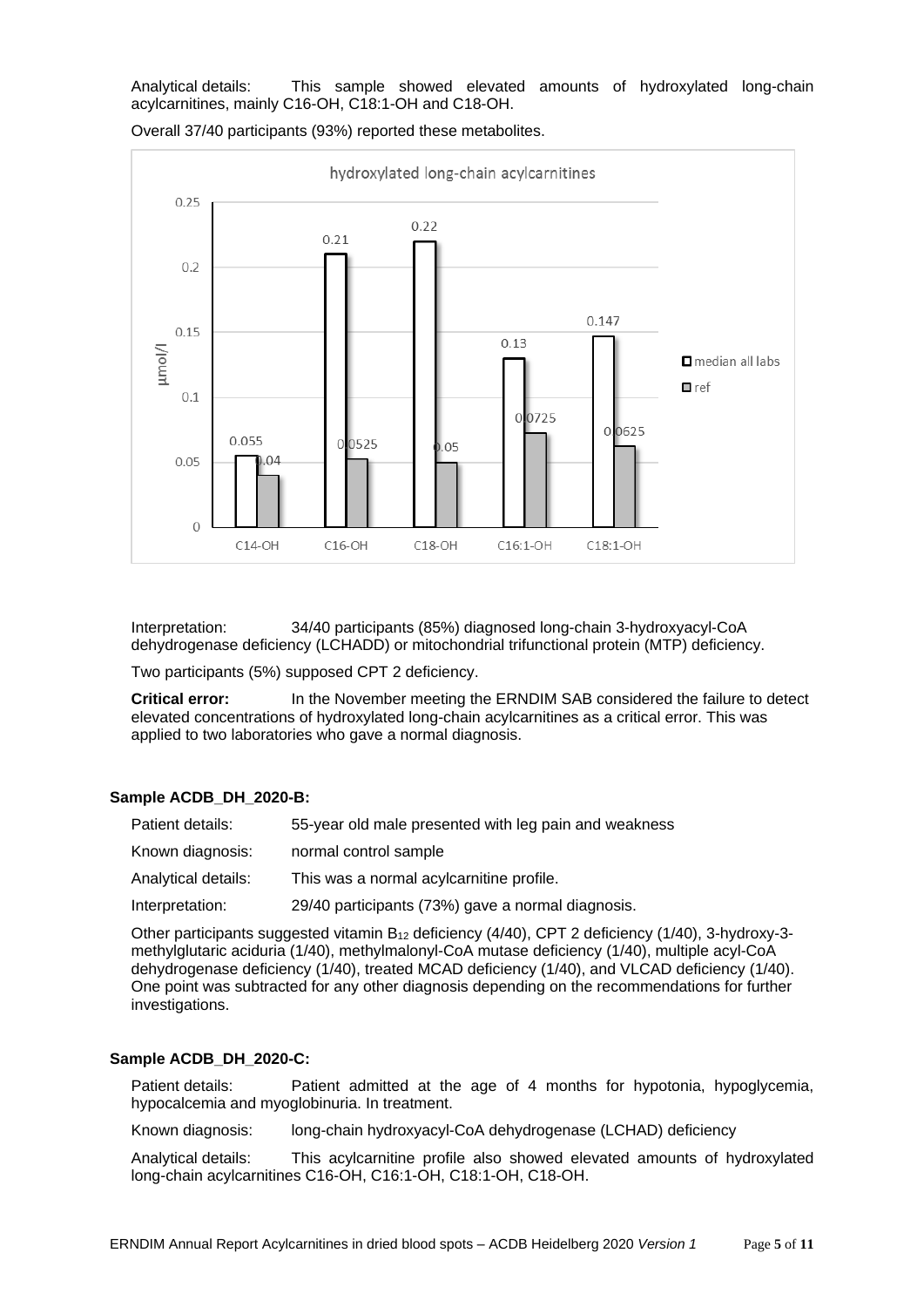35/40 laboratories reported these analytical findings. This outcome is comparable to sample #A.

Overall, the abnormalities were more pronounced in sample #C than in sample #A except for C16:1-OH-carnitine.



Interpretation: 36/40 participants (90%) diagnosed long-chain 3-hydroxyacyl-CoA dehydrogenase deficiency (LCHADD) or mitochondrial trifunctional protein (MTP) deficiency.

Two respondents suggested isovaleryl CoA dehydrogenase (IVD) deficiency and two others 3- HMG-CoA lyase deficiency.

**Critical error:** As in sample #A the ERNDIM SAB considered the failure to detect elevated concentrations of hydroxylated long-chain acylcarnitines as a critical error.

Two participants received critical errors also for this sample. They both gave a wrong diagnosis without suggesting suitable further examinations

This was a common sample distributed by the ACDB center Rome.

| <b>Organizing center</b> | <b>Participants (active/total)</b> | Proficiency [%] |  |  |
|--------------------------|------------------------------------|-----------------|--|--|
| Heidelberg               | 40/42                              | 90              |  |  |
| London                   | 42/44                              | 95              |  |  |
| Rome                     | 45/41                              | 89              |  |  |
| Overall                  | 123/131                            | 91              |  |  |

Proficiency of all laboratories in diagnosing LCHAD deficiency was quite good with 91%.

The proficiency was similar between the three organizing centers with somewhat higher proficiency in the London scheme.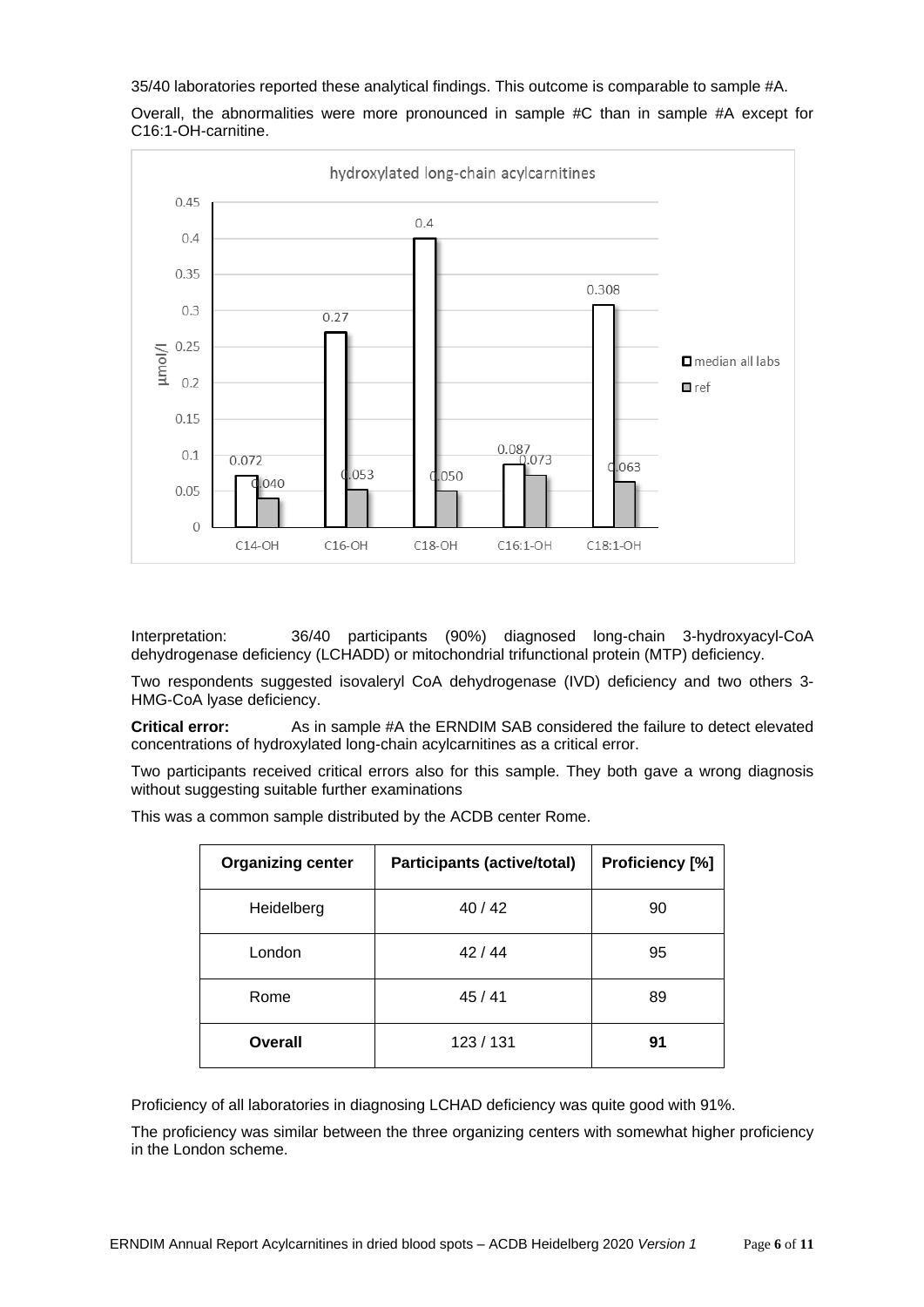### **Sample ACDB\_DH\_2020-D:**

Patient details: 4-year old boy evaluated for failure to thrive

Known diagnosis: 3-methylcrotonyl-CoA carboxylase (3-MCC) deficiency

Analytical details: Clearly elevated concentrations of C5-OH-carnitine. This was reported by all active participants (100%).

Analytical performance was 100%.



Interpretation: Most of the participants (33/40; 83%) diagnosed 3-MCC deficiency.

Some respondents suggested different diagnoses that also show elevated C5-OH-carnitine. Three participants mentioned HMG-CoA lyase deficiency (8%) and two multiple carboxylase deficiency (5%).

Two laboratories diagnosed either 2-methyl-3-hydroxybutyryl-CoA dehydrogenase (MHBD) deficiency and mitochondrial acetoacetyl-CoA thiolase deficiency.

For scoring of the different diagnoses we considered the alternative diagnoses as well as the recommendations. One point was subtracted when 3-MCC deficiency was not mentioned or no advice for organic acid analysis was given.

The overall performance was 83%.

#### **Sample ACDB\_DH\_2020-E:**

Patient details: 5-year old male, presented with loss of milestones after febrile infection

Known diagnosis: glutaryl-CoA dehydrogenase deficiency (glutaric aciduria type I)

Analytical details: the acylcarnitine profile showed elevated concentrations of C5DC-carnitine which was clearly identified by all participants.

Interpretation: All participants diagnosed glutaric aciduria type I

The overall performance was 100%.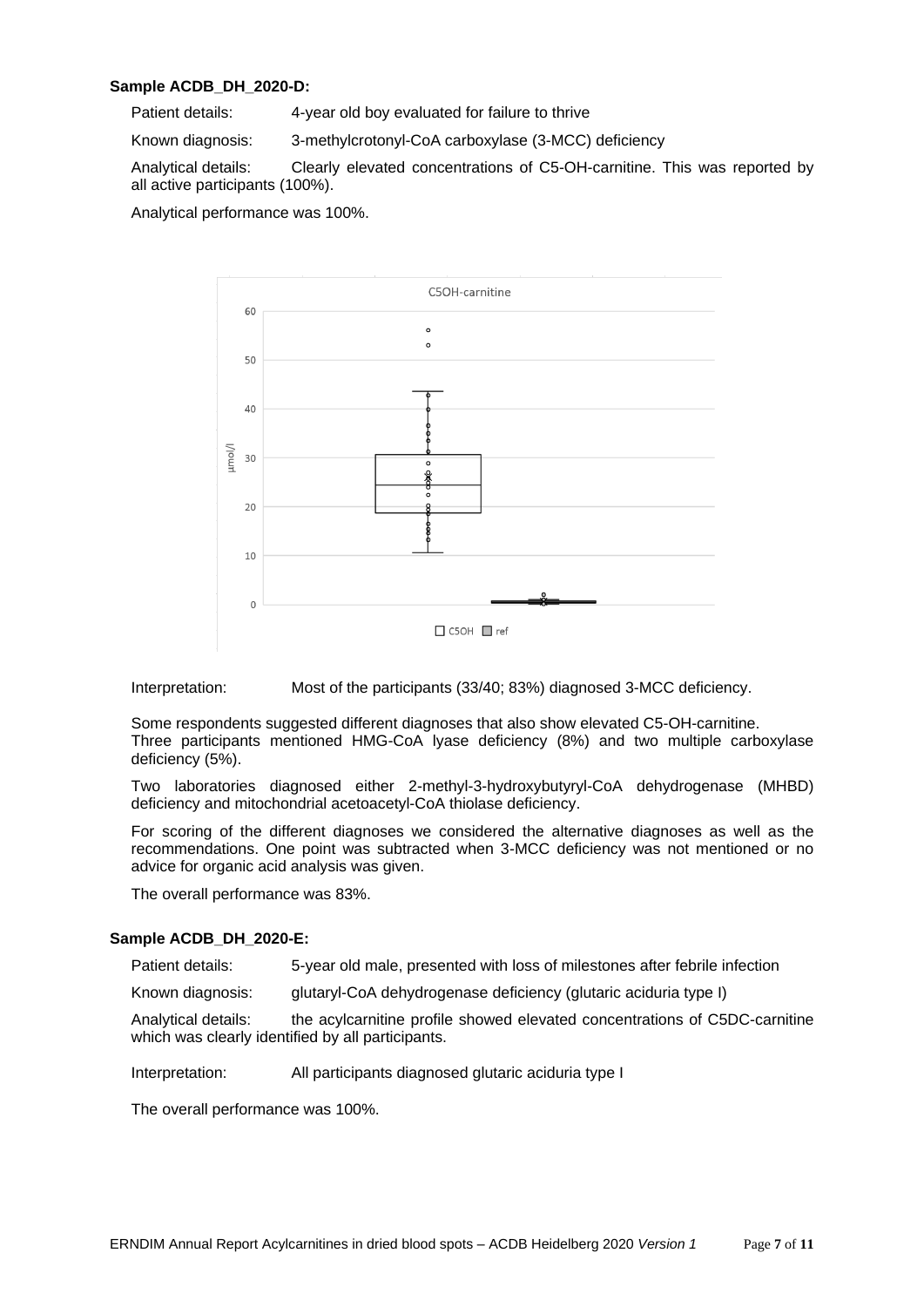

median all labs ref



## **Sample ACDB\_DH\_2020-F:**

Patient details: 8-year-old boy admitted with acute abdominal pain, ketoacidosis and abnormal breathing Known diagnosis: isovaleryl-CoA dehydrogenase deficiency (isovaleric acidaemia) Analytical details: Elevated C5-carnitine was the relevant feature in this sample.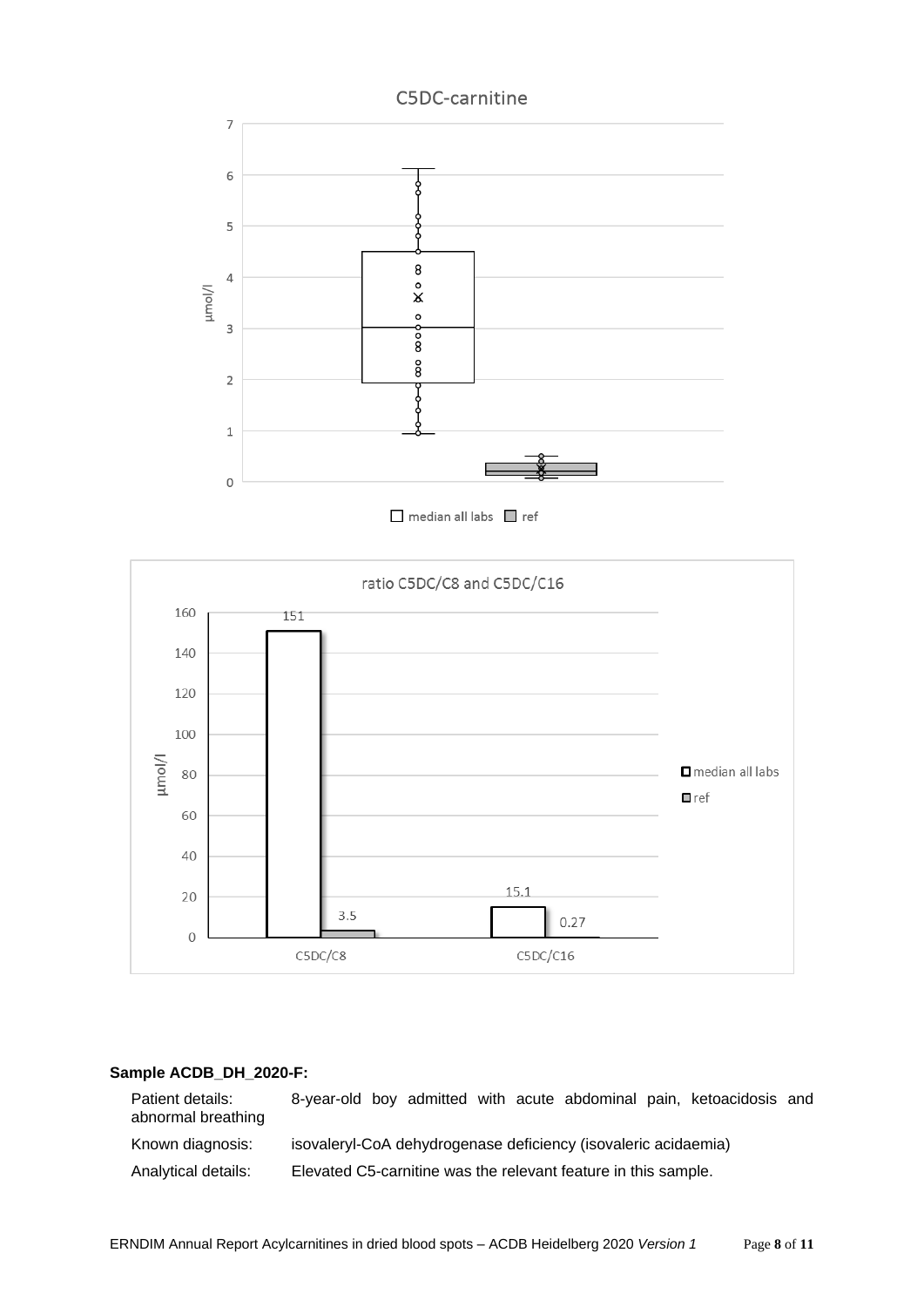Identification of this acylcarnitine was not a problem for all participants.



Interpretation: All participants diagnosed isovaleric acidaemia The overall performance was 100%.

# **10. Scores of participants**

The table presents detailed scores and performance data for all participants.

Scores and performance data were confirmed by the Scientific Advisory Board meeting in November 2020.

The anonymous data are accessible to all participants. Individual data are only visible to your laboratory

| Lab<br>no      | A | в | С              | sum | D | Е | F | sum | <b>Total</b><br>score | <b>Performance</b> |
|----------------|---|---|----------------|-----|---|---|---|-----|-----------------------|--------------------|
| 1              | 4 | 4 | 4              | 12  | 4 | 4 | 4 | 12  | 24                    |                    |
| $\overline{2}$ | 4 | 4 | 4              | 12  | 4 | 4 | 4 | 12  | 24                    |                    |
| 3              | 4 | 4 | 4              | 12  | 4 | 4 | 4 | 12  | 24                    |                    |
| 4              | 4 | 4 | 4              | 12  | 4 | 4 | 4 | 12  | 24                    |                    |
| 5              | 4 | 3 | 4              | 11  | 4 | 4 | 4 | 12  | 23                    |                    |
| 6              | 4 | 4 | 4              | 12  | 4 | 4 | 4 | 12  | 24                    |                    |
| 7              | 4 | 4 | 4              | 12  | 4 | 4 | 4 | 12  | 24                    |                    |
| 8              |   |   |                |     |   |   |   |     |                       | non-submitter      |
| 9              | 4 | 3 | 4              | 11  | 4 | 4 | 4 | 12  | 23                    |                    |
| 10             | 4 | 4 | 4              | 12  | 4 | 4 | 4 | 12  | 24                    |                    |
| 11             | 4 | 4 | 4              | 12  | 4 | 4 | 4 | 12  | 24                    |                    |
| 12             | 0 | 3 | $\overline{2}$ | 5   | 4 | 4 | 4 | 12  | 17                    | <b>CE</b>          |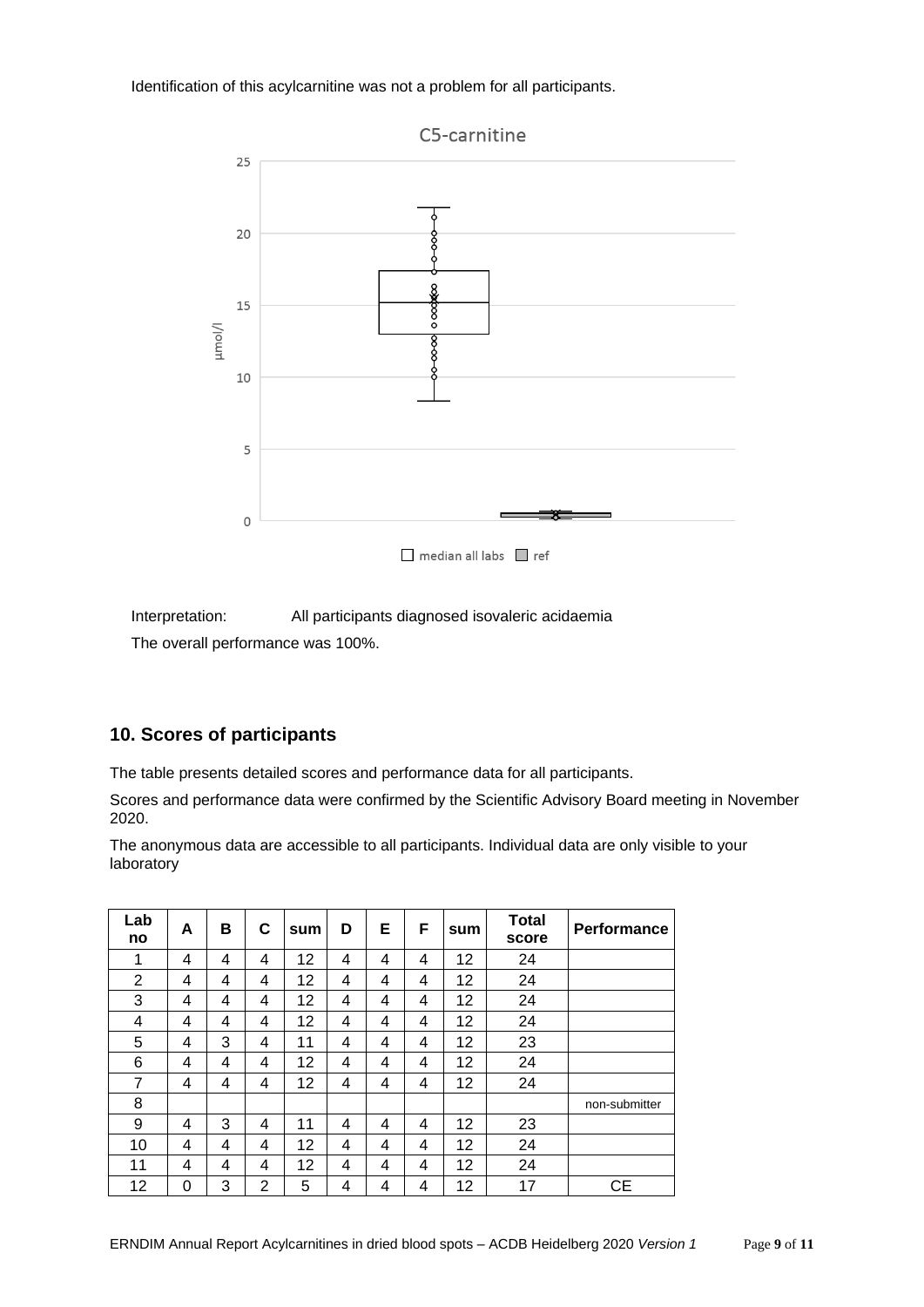| Lab<br>no | A              | в | C              | sum            | D | Е | F                       | sum | <b>Total</b><br>score | Performance   |
|-----------|----------------|---|----------------|----------------|---|---|-------------------------|-----|-----------------------|---------------|
| 13        | 4              | 3 | 4              | 11             | 3 | 4 | 4                       | 11  | 22                    |               |
| 14        | 4              | 4 | 4              | 12             | 4 | 4 | 4                       | 12  | 24                    |               |
| 15        | 4              | 4 | 4              | 12             | 4 | 4 | 4                       | 12  | 24                    |               |
| 16        | 4              | 4 | 4              | 12             | 4 | 4 | 4                       | 12  | 24                    |               |
| 17        | 4              | 4 | 4              | 12             | 4 | 4 | 4                       | 12  | 24                    |               |
| 18        | $\overline{2}$ | 4 | 4              | 10             | 4 | 4 | 4                       | 12  | 22                    |               |
| 19        | 4              | 4 | 4              | 12             | 4 | 4 | 4                       | 12  | 24                    |               |
| 20        | 0              | 3 | $\overline{2}$ | 5              | 4 | 4 | $\overline{\mathbf{4}}$ | 12  | 17                    | <b>CE</b>     |
| 21        | 4              | 4 | 4              | 12             | 4 | 4 | 4                       | 12  | 24                    |               |
| 22        | 4              | 4 | 4              | 12             | 4 | 4 | 4                       | 12  | 24                    |               |
| 23        | 4              | 4 | 4              | 12             | 4 | 4 | 4                       | 12  | 24                    |               |
| 24        | 4              | 4 | 4              | 12             | 4 | 4 | 4                       | 12  | 24                    |               |
| 25        | 4              | 4 | 4              | 12             | 4 | 4 | 4                       | 12  | 24                    |               |
| 26        | 4              | 4 | 4              | 12             | 4 | 4 | $\overline{\mathbf{4}}$ | 12  | 24                    |               |
| 27        | 3              | 3 | $\overline{2}$ | 8              | 4 | 4 | 4                       | 12  | 20                    |               |
| 28        | 4              | 4 | 4              | 12             | 4 | 4 | 4                       | 12  | 24                    |               |
| 29        | 4              | 4 | 4              | 12             | 4 | 4 | $\overline{\mathbf{4}}$ | 12  | 24                    |               |
| 30        | 4              | 4 | 4              | 12             | 4 | 4 | 4                       | 12  | 24                    |               |
| 31        | 4              | 4 | 4              | 12             | 3 | 4 | 4                       | 11  | 23                    |               |
| 32        | 4              | 4 | 4              | 12             | 4 | 4 | 4                       | 12  | 24                    |               |
| 33        | 4              | 4 | 4              | 12             | 4 | 4 | 4                       | 12  | 24                    |               |
| 34        | 1              | 4 | $\overline{2}$ | $\overline{7}$ | 3 | 4 | 4                       | 11  | 18                    |               |
| 35        | 4              | 4 | 4              | 12             | 4 | 4 | 4                       | 12  | 24                    |               |
| 36        | 4              | 4 | 4              | 12             | 4 | 4 | 4                       | 12  | 24                    |               |
| 37        | 4              | 4 | 4              | 12             | 4 | 4 | 4                       | 12  | 24                    |               |
| 38        | 4              | 3 | 4              | 11             | 4 | 4 | 4                       | 12  | 23                    |               |
| 39        | 4              | 4 | 4              | 12             | 4 | 4 | 4                       | 12  | 24                    |               |
| 40        | 4              | 4 | 4              | 12             | 4 | 4 | 4                       | 12  | 24                    |               |
| 41        | 4              | 4 | 4              | 12             | 4 | 4 | 4                       | 12  | 24                    |               |
| 42        |                |   |                |                |   |   |                         |     |                       | non-submitter |

Critical error

\*) Educational sample<br>CE: Critical error<br>PP: Poor performance (o Poor performance (on score)



Fig: Distribution of scores on two submissions only